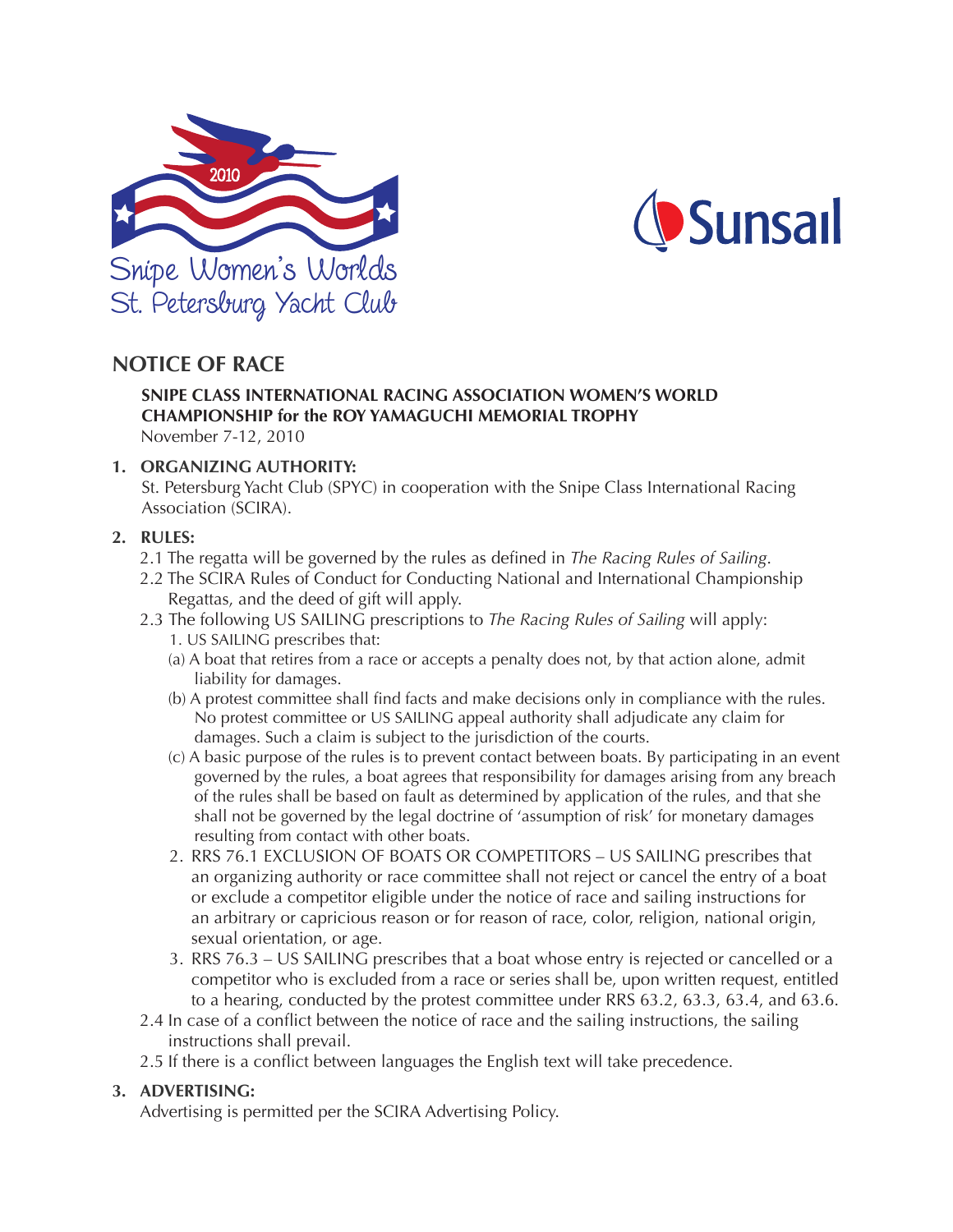# **4. ENTRY AND ELIGIBILITY:**

- 4.1 This regatta is open to SCIRA registered boats and female class member skippers and crews who are in good standing with SCIRA for the current year subject to any deed of gift trophy restrictions.
- 4.2 No skipper or crew shall be eligible to enter any class championship race unless they possess and present a current class membership card, or its SCIRA-issued equivalent or shows as current member in the SCIRA official online database.

# **5. REGISTRATION:**

Skippers shall register by completing the entry form (which will be found on the SPYC website) and paying the entry fee by credit card (VISA or MasterCard also on the website) **no later than October 15, 2010**.

# **6. FEES:**

Required entry fee is US \$450 per boat which will include five days of racing, the opening ceremony reception and buffet, a mid-week barbeque and the regatta banquet and awards presentation, prizes and the provision of an international jury.

# **6. SCHEDULE:**

Measurement will take place on Friday and Saturday, November 5 and 6 from 10AM until 5PM. Reservations are required. The measurers will be available on Wednesday and Thursday, November 3 and 4 by appointment only. Please contact Steve Lang, Fleet 801 Captain, via email at **baywoof@me.com** to make a reservation.

| 1200 | Check-in-SPSC                        |
|------|--------------------------------------|
| 1400 | Warning, practice race               |
| 1800 | Competitors' meeting-SPYC            |
| 1830 | Opening ceremony-SPYC                |
| 1000 | First warning signal                 |
|      | $Race(s)$ to follow                  |
| 1000 | First warning signal                 |
|      | $Race(s)$ to follow                  |
| 1000 | First warning signal                 |
|      | Race(s) to follow                    |
| 1000 | First warning signal                 |
|      | Race(s) to follow                    |
| 1000 | First warning signal                 |
| 1500 | Race(s) to follow if necessary       |
|      | No warning signal will be made after |
|      | this time.                           |
|      |                                      |

Nine races are scheduled. Three must be completed to constitute a regatta.

# **7. MEASUREMENT:**

- 7.1 All boats shall produce a valid measurement certificate or be registered and approved by the SCIRA office. In addition, all boats will be weighed, have their sails measured and stamped and have other required equipment checked.
- 7.2 All boats shall be registered in the SCIRA on line database as being fully compliant with SCIRA measurement rules.
- 7.3 All boats are required to have a current class decal properly displayed.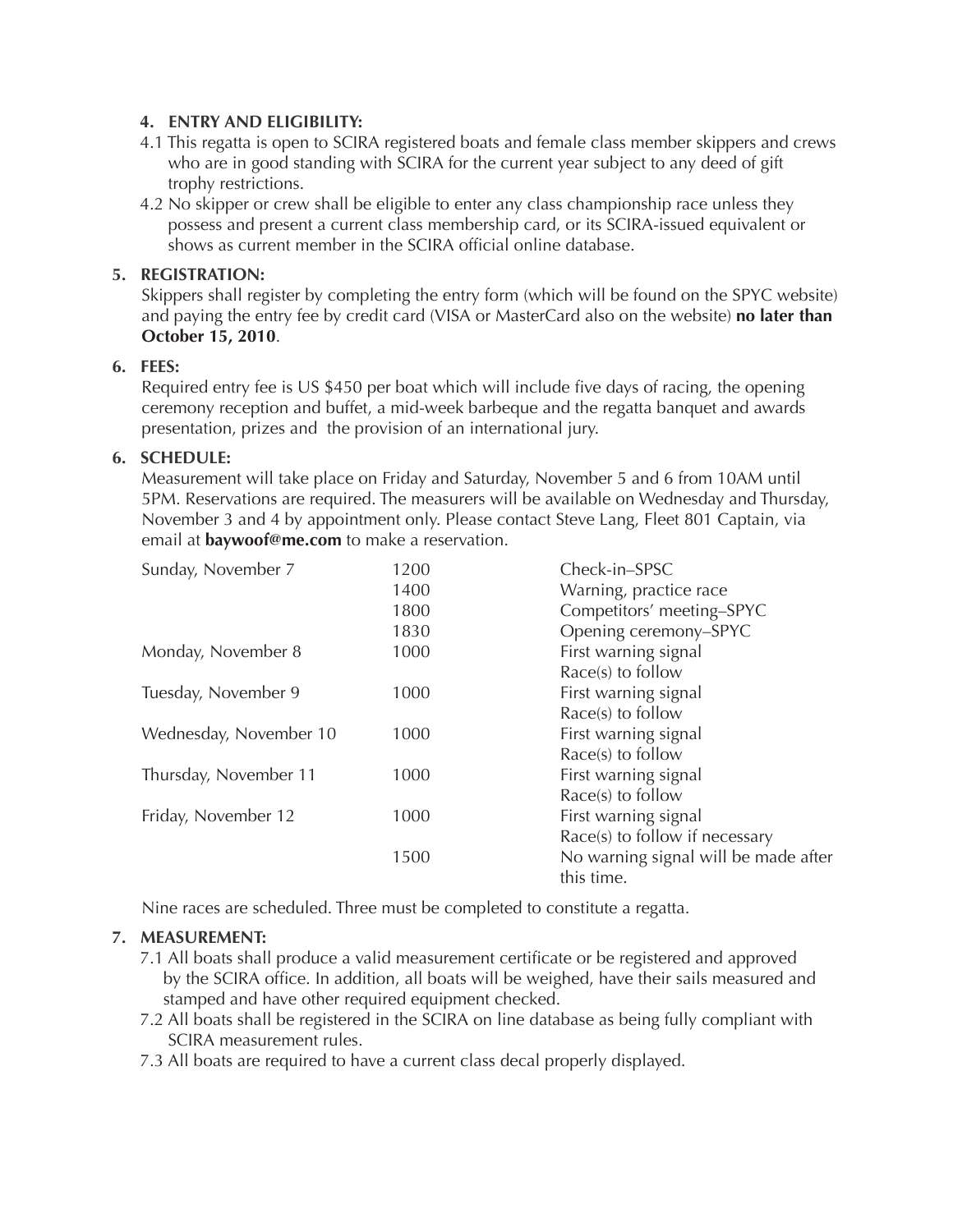## **8. SAILING INSTRUCTIONS:**

The regatta sailing instructions will be available at check-in on Sunday, November 7, at 12noon. Every effort will be made to post them on the SPYC website by November 1.

## **9. VENUE:**

The racing area will be on the waters of Tampa Bay, east of the St. Petersburg Municipal Pier.

## **10. COURSES:**

The courses to be sailed are the class approved courses for championship regattas as published in the current SCIRA Official Rulebook and SCIRA web site.

# **11. BLACK FLAG:**

RRS Rule 30.3 will not be used in this regatta

## **12. INTERNATIONAL JURY**

An International Jury will be appointed. Accordingly, there will be no appeal from its decisions.

## **13. SCORING:**

The Low Point Scoring System of Appendix A of *The Racing Rules of Sailing* will apply except that no score will be excluded unless a minimum of five races have been completed.

#### **14. SUPPORT BOATS:**

Support boats/coaches shall register with the organizing committee which will assign an identification flag. The organizing authority will not provide berthing facilities for coach boats.

## **13. INSURANCE:**

Each participating boat shall be insured with valid third-party liability insurance with a minimum cover of US \$300,000 per event or the equivalent. Proof of insurance will be required.

#### **14. RADIO COMMUNICATION:**

Except in an emergency, a boat shall neither make radio transmissions while racing nor receive radio communications not available to all boats. This restriction also applies to mobile telephones.

# **15. DISCLAIMER OF LIABILITY**

Competitors participate in the regatta entirely at their own risk. See rule 4, Decision to Race. The organizing authority will not accept any liability for material damage or personal injury or death sustained in conjunction with or prior to, during, or after the regatta.

# **16. PRIZES:**

Prizes will be awarded to skippers and crews placing first through fifth. In addition, the winning skipper and her crew will receive plaques with a photograph of the Roy Yamaguchi Trophy on them.

#### **17. SOCIAL:**

In addition to the opening ceremony and awards banquet, there will be a poolside, mid-week barbeque for all competitors. Tickets to the social events for friends and family will be available for purchase at registration.